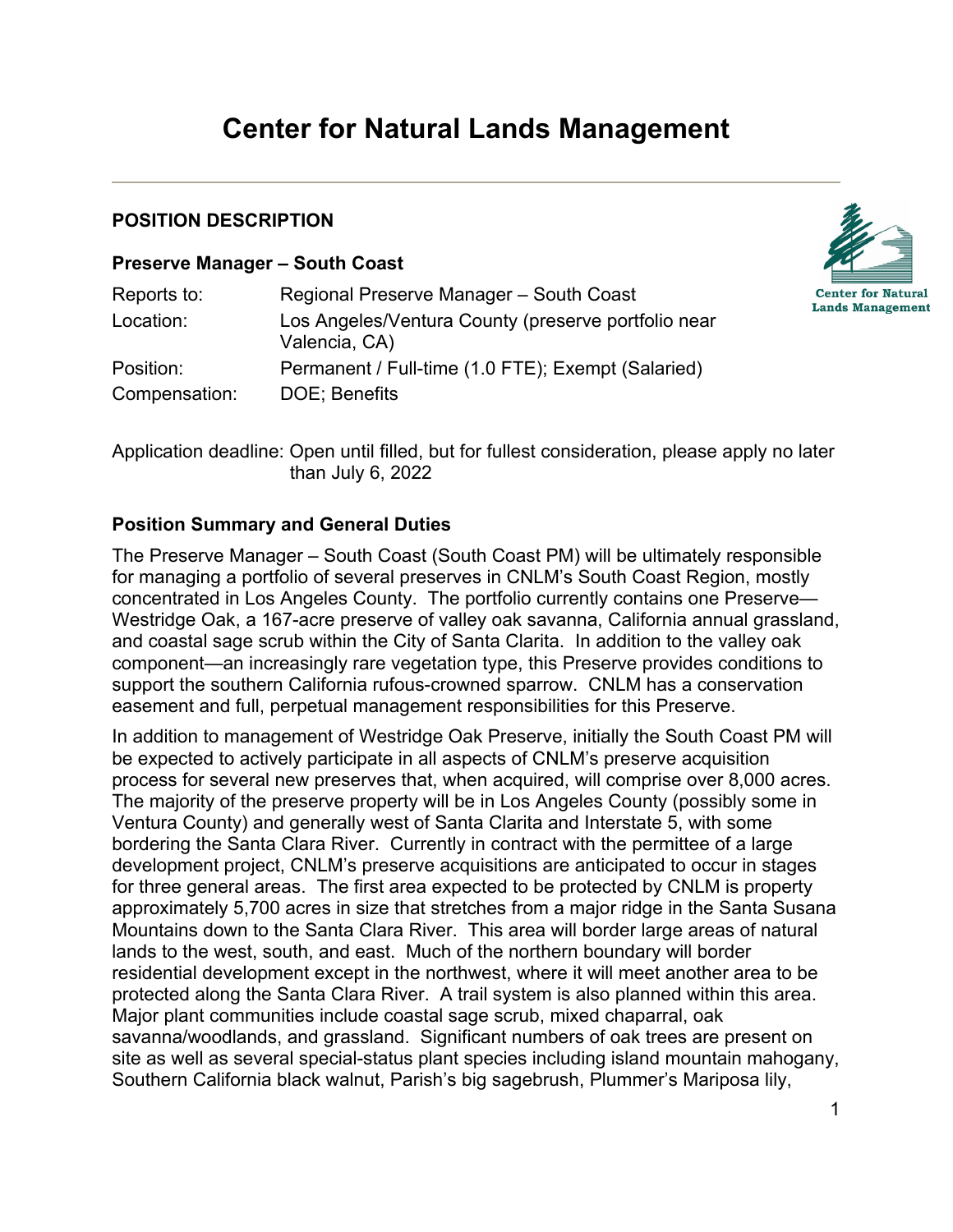slender Mariposa lily, late-flowered Mariposa lily, and Peirson's morning glory. The California horned lizard, a California species of special concern, has also been found on site.

Over time, two other areas will be protected as CNLM preserves – one encompassing approximately five miles of the Santa Clara River and associated floodplain. Specialstatus species known to occur in that area include the unarmored three-spine stickleback, arroyo chub, Santa Ana sucker, least Bell's vireo, white-tailed kite, yellow warbler, yellow-breasted chat, two-striped garter snake, southwestern pond turtle, and western spadefoot toad. A public trail would also be provided along the northern boundary of the preserve.

The third area to be protected as a CNLM preserve includes a large natural area west of San Martinez Grande Canyon and several of the steeper canyons and ridges adjacent to the Santa Clara River. Plant communities mostly are composed of coastal sage scrub and grassland with localized areas of oak savanna and woodlands. A defining feature of this area is the endangered San Fernando Valley spineflower (*Chorizanthe parryi* ssp*. fernandina*). That species will be intensively managed, and management will be informed by considerable previous investment in determining appropriate monitoring and management techniques.

The South Coast PM will be an active member of CNLM's "Valencia Acquisitions Team" that may include, at various times, the General Counsel, Director of Conservation Science and Stewardship, Director of Administration, South Coast Regional Manager, and Central California Regional Manager. Responsibilities will be expressed in diverse activities that could include writing or reviewing draft management plans, conducting site visits of the planned preserve areas, observing and commenting on any current management or monitoring activities, learning and then conducting analyses for longterm management costs using CNLM's "PAR" app, meeting with the permittee and regulatory agencies along with CNLM staff, providing support for coordination of the acquisition, writing reports, and generally helping to ensure that CNLM is well positioned to manage the newly acquired preserve(s).

It is anticipated that, as new preserves are acquired, these will be added to the South Coast PM's portfolio while he/she/they continue to participate in acquisitions. As the portfolio grows, new Preserve Managers will be hired to manage additional preserves and to also participate in acquisitions as long as needed. As such, the South Coast PM has the exciting opportunity to be positioned at the beginning of a major conservation project and to help shape the future of these preserves.

For the Westridge Oak Preserve, and for other preserves as they are acquired, the South Coast PM will be responsible for management at both landscape and population levels. Stewardship activities include occasional restoration or enhancement activities; integrated pest management including chemical control of exotics if needed and/or mechanical control; management of grazing activities; biological monitoring; revising management plans; preparing annual budgets, work plans, and reports; analyzing data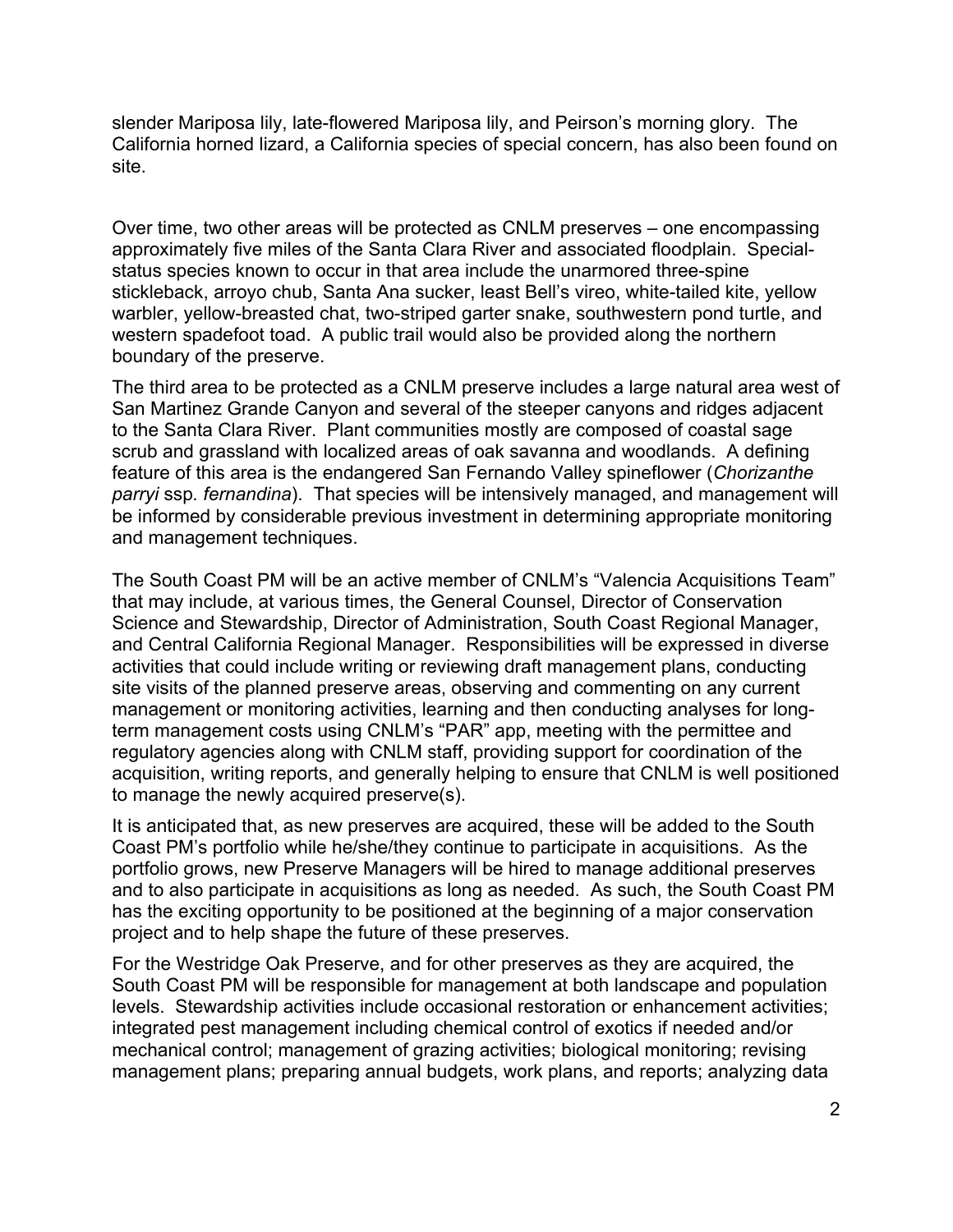as needed; and active engagement of regulatory agency personnel and other collaborators and contractors needed for specialized services. Any public trails on CNLM's preserves, even if not CNLM's direct responsibility, will require coordination with others and monitoring to ensure compatibility with the protection of the onsite natural resources.

The South Coast PM will provide resource management in accordance with the conservation values and regulatory requirements of the Preserves, CNLM's stewardship standards and practices (which also reflect and exceed Land Trust Accreditation Commission standards), and the preserve-specific management plans. This position requires maintenance of a home office for which CNLM provides a stipend. A company vehicle may be provided at management's discretion. There is a considerable degree of autonomy (and responsibility) associated with this position because of CNLM's organizational structure which focuses on preserve management rather than high levels of administration and supervision. In addition to the management of this portfolio of preserves, the South Coast PM will contribute to CNLM's expertise and documentation of 'best management practices' for managing rare and protected plant and animal species. He/she/they will participate in internal and external stewardship and conservation science events and, as needed, participate in the acquisition of new preserves.

# **About CNLM**

The Center for Natural Lands Management (CNLM) is a nonprofit 501(c)(3) organization, created in 1990, whose mission is the perpetual stewardship of natural and created conservation lands, sensitive species, and their resident ecosystems. Conservation stewardship activities are practiced on preserves in California, Oregon, and Washington. CNLM currently has a preserve portfolio of over 100 preserves that combined represent more than 75,000 acres of high conservation value.

The majority (>90) of CNLM's preserves are in California, encompassing over 70,000 acres throughout the state, with new preserves added intermittently. The preserves vary in size from three to thousands of acres and are managed under direct ownership, conservation easements, or management contracts. For purposes of organizational structure and oversight, CNLM's California preserves are organized into (currently five) regions: Northern California, Central California, South Coast, Riverside County, and San Diego County.

Central to CNLM's mission and fundamental to its success are the principles of rigorous cost estimation for managing conservation areas in perpetuity and application of appropriate scientific information for conservation and restoration. CNLM staff developed the iconic "PAR" software and made it available (now through subscription to the app) to the conservation community to assist with determination of perpetual stewardship costs. Financial support for CNLM's conservation activities is primarily acquired from earnings on investments (endowments) that are professionally managed. Conservation properties are typically acquired through mitigation processes—as such the properties have been well vetted for conservation value and are accompanied by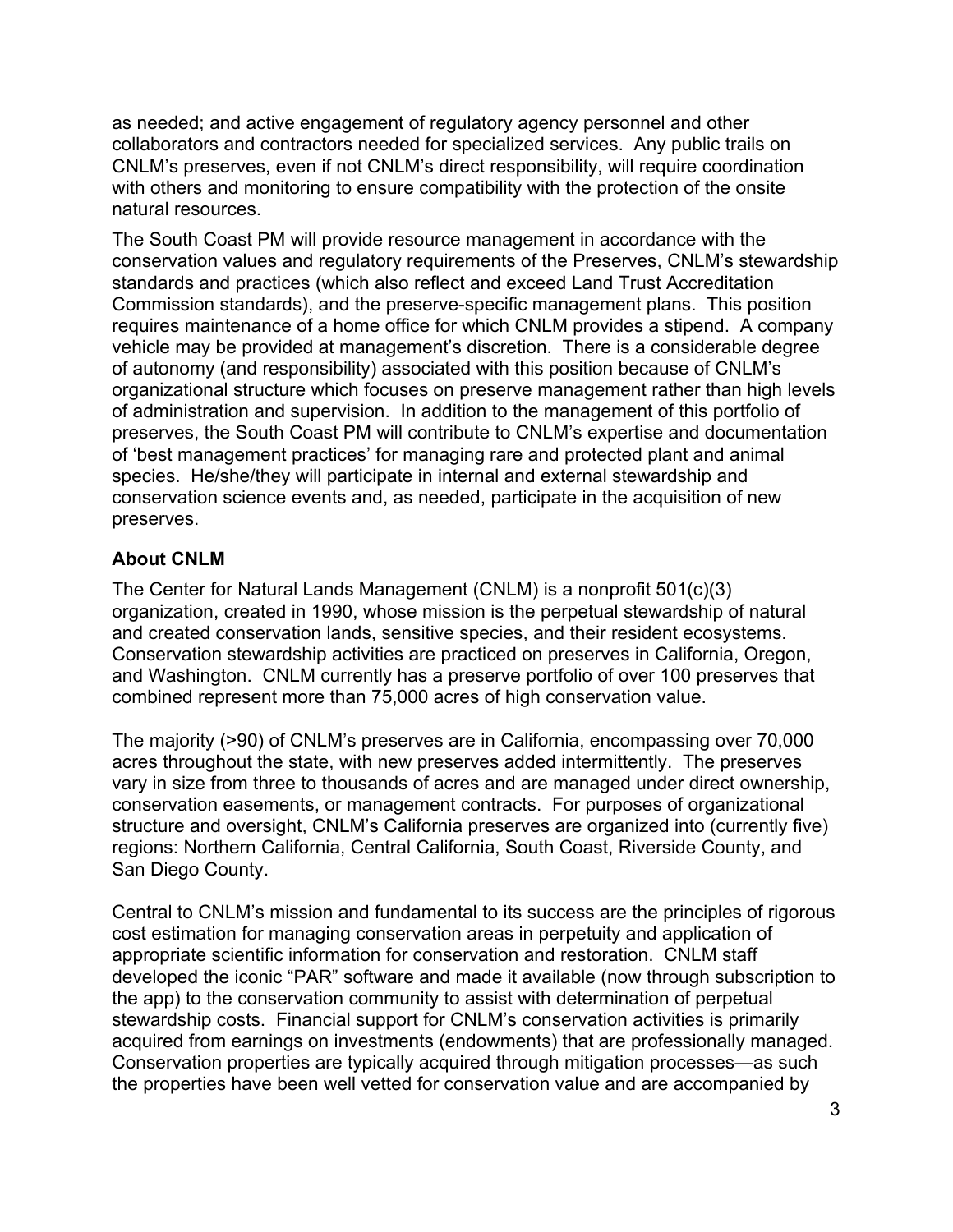perpetual stewardship funding. In addition to its fee title properties, CNLM monitors and defends conservation easements it has been granted over many properties and works collaboratively with natural resource regulatory agencies to protect and maintain conservation values.

CNLM is culturally significant in its focus on rare and vulnerable species, small populations, and sensitive habitats. Such responsibilities require stewardship staff with a strong background in natural sciences, the ability to apply principles from conservation biology with experienced discretion, and a passion for contributing to conservation success through long term, on-the-ground, management. To fulfill its conservation mission, CNLM has a well-established practice of selecting for and investing in excellent staff.

Given the dispersed nature of its preserves throughout California, and in Washington and Oregon, almost all CNLM staff work from home offices—accessing and posting information in a cloud-based system and maintaining core culture through virtual and inperson (when possible) meetings. CNLM currently maintains a small administrative office in Temecula, California.

CNLM offers competitive salary, paid vacation and sick time, and other financial benefits. Most importantly, we offer the opportunity to work with a team of talented and committed conservation professionals and to achieve a legacy of substantial conservation impact.

# **RESPONSIBILITIES**

- Provide stewardship for a portfolio of CNLM South Coast Region preserves including planning, management, enhancement, monitoring, reporting, budgeting, and other activities
- Monitor occurrences and populations of native, listed, and exotic species of plants and animals
- Carry out specific preserve management activities such as vegetation management, maintaining and repairing fences and posting signs, patrolling and enforcement (of easement conditions), and preparing scopes of work and contracts for specific services if required for appropriate stewardship and as allowed by preserve budgets
- Manage grazing as a vegetation management tool, including the conduct of effective communications and relationships with grazing operators, monitoring grazing effects, and drafting appropriate grazing lease agreements
- Review monitoring protocols, analyze and interpret the results of monitoring activities, and incorporate this information into management activities and plans
- Develop and maintain a permanent record of preserve activities, decisions taken, and preserve conditions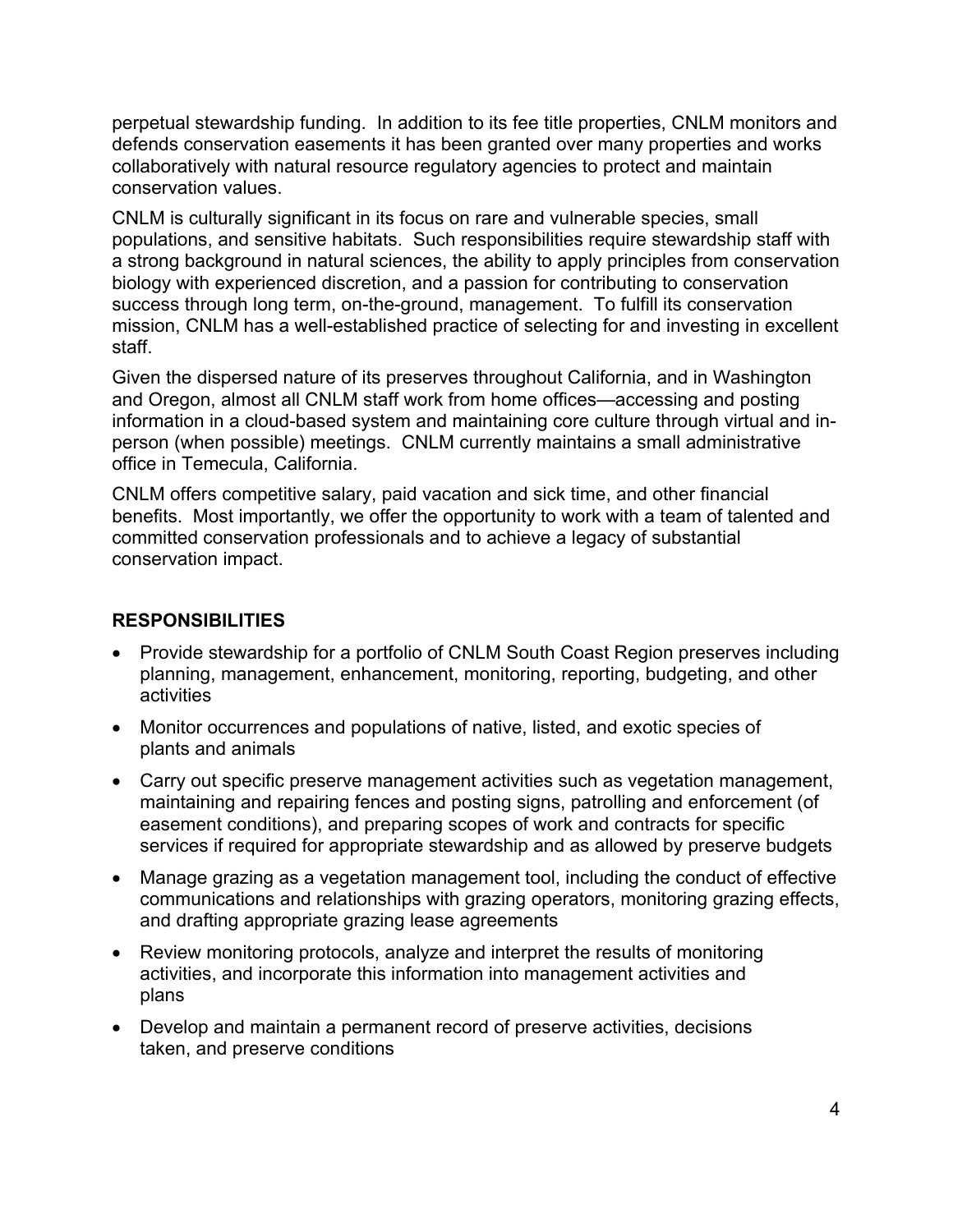- Participate in planning and community meetings as a representative of CNLM and lead outreach as needed – especially with neighboring land owners, police and fire departments, and regulatory and other natural resource agencies and entities, as appropriate
- Manage and engage the public, as needed, especially with respect to use of trails on CNLM preserves
- Prepare and implement annual work plans, budgets, and reports
- Identify any additional (beyond provided budget and work plan) important activities, develop plans, and participate in efforts to acquire additional resources
- Work collaboratively, productively, and professionally with other CNLM staff, natural resources agencies, consultants, and other conservation organizations
- Supervise other CNLM staff (e.g., Rangers) as appropriate and as needed
- Participate in acquiring new CNLM preserves which includes conducting PAR (Property Analysis Record) analyses on new properties and conducting associated field surveys and due diligence as needed
- Fulfill other duties as assigned.

### **REQUIREMENTS**

- Master of Science (or Arts) degree (strongly preferred) in Natural Resource Management, Biology, Wildlife Ecology, Range Ecology, Botany, or related field; or compelling evidence of equivalent experience and self-education that would result in understanding of core principles and ability to use statistical, preserve design, ecological, and genetic principles in preserve stewardship and decisionmaking
- Relevant experience in land stewardship, including application of good management practices, restoration, and management of rare or fragile species; at least three years of such experience is desirable
- Experience in management of coastal sage scrub habitats is desirable
- Strong background—from formal education, experience, or a combination—in ecology, with an emphasis in plant and/or wildlife biology or range management, is highly desirable
- Knowledge—identification, life history characteristics, management—of southern California native plants is highly desirable
- Excellent communication skills; ability to write professional stewardship-related plans, reports, and other documents
- Demonstrated effectiveness in working collaboratively and professionally at public and client meetings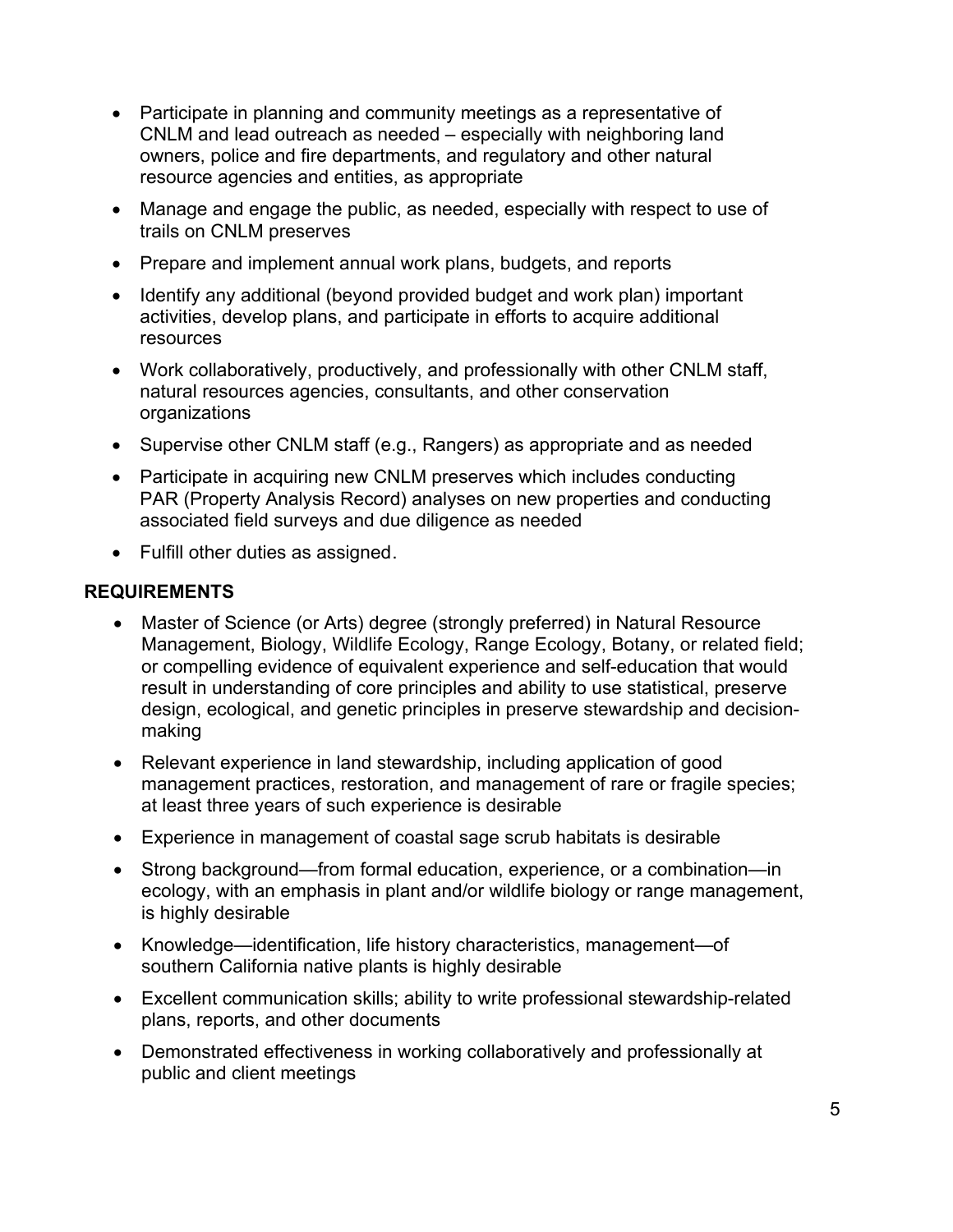- Proven self-starter, able to work efficiently and effectively with minimal supervision, and able to appropriately use initiative to meet habitat management goals; seeking advice and policy guidance when needed and appropriate
- Able to quickly learn and effectively use the PAR (Property Analysis Record) software, including the due diligence required for proper application of this financial tool
- Able to prepare annual budgets and manage Preserve activities within them
- Able to structure time effectively and meet deadlines
- Ability to operate from a home office, to provide a safe location for a CNLM vehicle if one is provided, and to make efficient use of the limited funds available for transportation in traveling to/from the Preserve and conducting other workrelated responsibilities
- Working knowledge of GIS and GPS technologies and associated software and a working knowledge of Windows operating systems and PC applications such as Microsoft Office Suite; familiarity with statistical analyses and associated software is desirable
- Possession and maintenance of a valid driver's license and safe driving record
- Understanding of basic statistical principles for designing monitoring protocols, simple field trials, and analyzing resulting data is highly desirable
- Familiarity with federal, state, and local environmental legislation and codes such as the California and Federal Endangered Species Acts and ability to work with appropriate discretion in a context involving listed species and regulatory requirements
- Possession of US Fish and Wildlife Service permit to monitor any of the listed wildlife species found on the preserves or the ability to quickly acquire the skills and experience that would lead to acquiring such permit is desirable.

#### **WORKING CONDITIONS**

- Regularly required to hike through a variety of habitat types and terrain, walking over uneven ground, climbing over obstacles, and accessing remote locations
- Regularly sits or stands at a desk or computer workstation
- Regularly required to operate a CNLM vehicle to conduct stewardship responsibilities (this may include a 4x4 truck or an all-terrain vehicle (ATV))
- Frequently works in an environment that involves overseeing contractors, working closely with other CNLM staff, managing public involvement, negotiating projects with regulatory agencies and others
- Some evening and weekend responsibilities may be required, including travel (and as can be safely conducted during the COVID-19 pandemic)